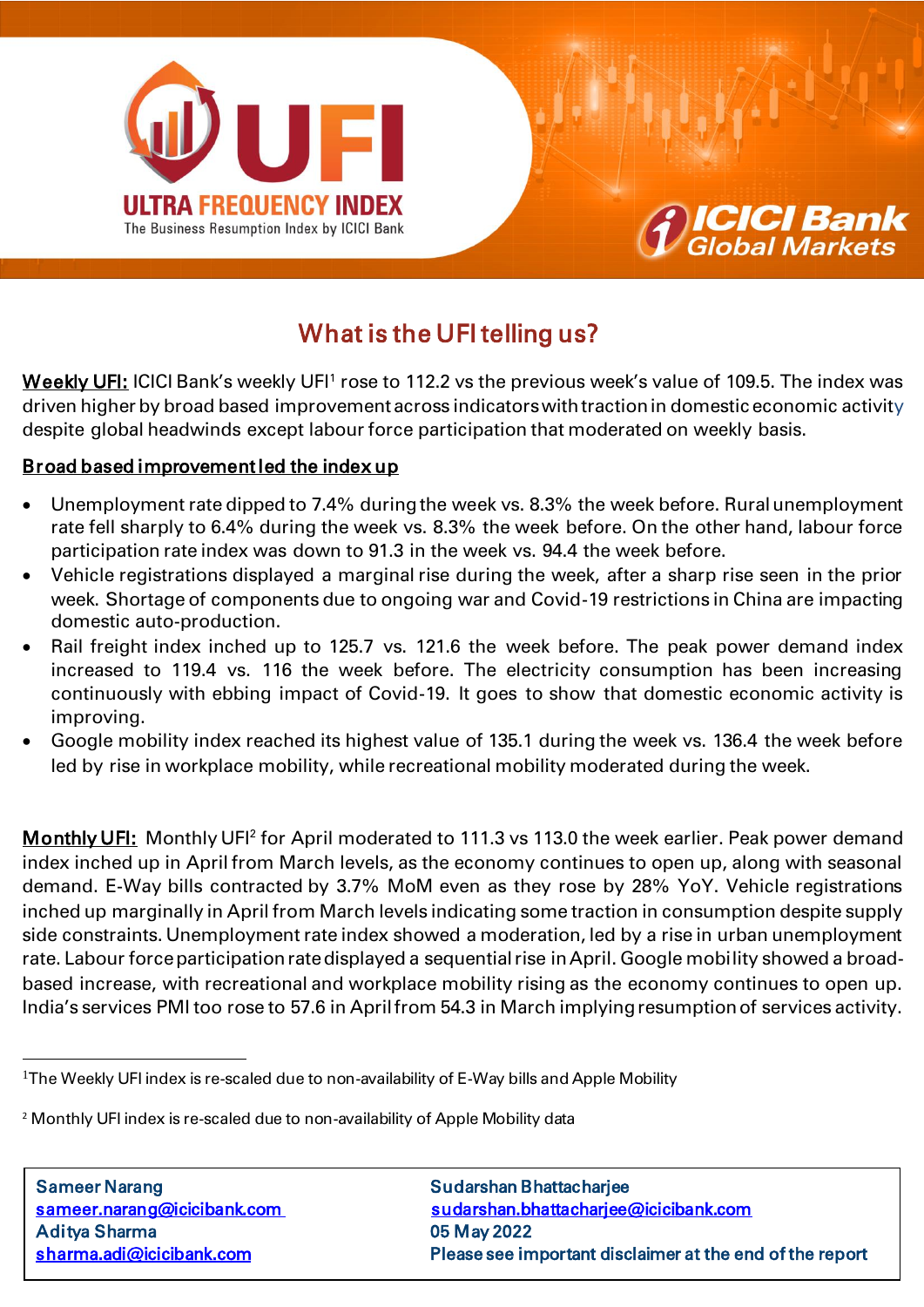





### States UFI displays mixed results:

- Uttar Pradesh showed broad-based improvement, led by a sharp fall in unemployment rate, followed by rise in vehicle registrations and peak power demand. Gujarat also showed a broadbased improvement, led by peak power demand and vehicle registrations
- Rise in Odisha and Maharashtra's UFI was led by a substantial fall in unemployment, but recovery was not broad-based, with rail freight revenue and vehicle registration displaying a moderation. Bihar registered a substantial rise in mobility and peak power demand, but the overall rise was limited by an increase in unemployment rate and moderation in vehicle registrations
- West Bengal reported an overall improvement, led by peak power demand and rail freight revenue, although rise in unemployment rate weighed on the index
- Rajasthan and Tamil Nadu's moderation in UFI was led by a substantial fall in rail freight revenue, although Rajasthan's moderation was comparatively broad-based, with a decline in peak power demand and rise in unemployment rate
- Kerala and Punjab also reported moderation, led by fall in rail freight revenue and vehicle registrations. Delhi's UFI moderation was led by rise in unemployment rate and fall in Rail freight revenue, while there was an increase in peak power demand and vehicle registrations.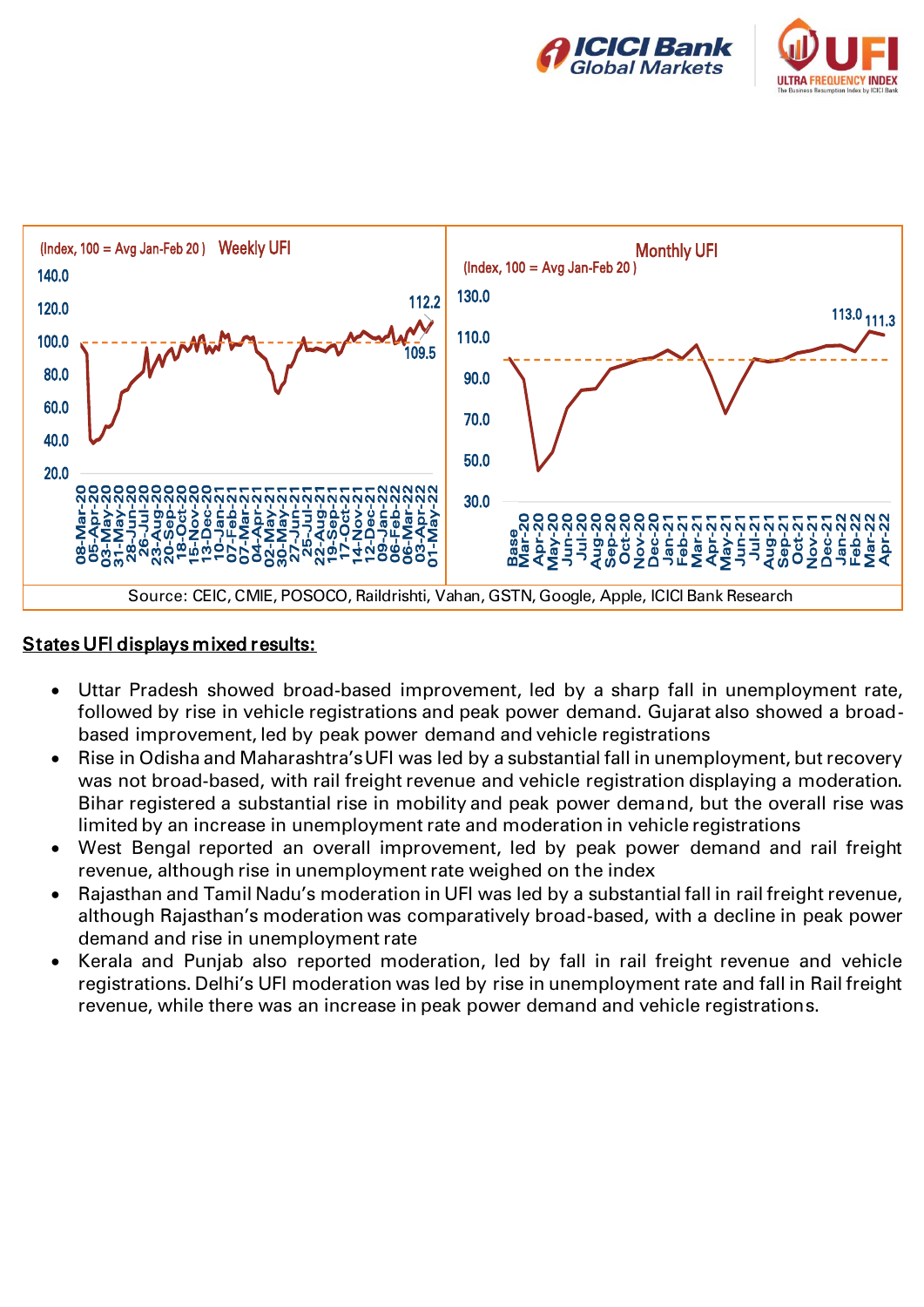



|                       | Mahar-<br>ashtra | <b>Uttar</b><br><b>Pradesh</b> | <b>Tamil</b><br><b>Nadu</b> | Karna-<br>taka | Gujarat | West<br><b>Bengal</b> | Rajasth-<br>an | <b>Kerala</b> | <b>Delhi</b> | <b>Bihar</b> | Punjab | Odisha |
|-----------------------|------------------|--------------------------------|-----------------------------|----------------|---------|-----------------------|----------------|---------------|--------------|--------------|--------|--------|
| Jan20-Feb20 (Base)    | 100              | 100                            | 100                         | 100            | 100     | 100                   | 100            | 100           | 100          | 100          | 100    | 100    |
| <b>Mar-20</b>         | 96.7             | 95.2                           | 85.3                        | 92.2           | 93.2    | 111.0                 | 97.7           | 88.0          | 78.0         | 107.2        | 98.7   | 99.0   |
| <b>Apr-20</b>         | 41.2             | 69.7                           | 36.0                        | 41.6           | 42.4    | 54.2                  | 42.7           | 46.8          | 54.6         | 48.4         | 87.3   | 45.2   |
| <b>May-20</b>         | 48.2             | 63.6                           | 56.6                        | 52.0           | 53.4    | 49.9                  | 60.4           | 63.8          | 60.8         | 59.1         | 65.6   | 58.1   |
| <b>Jun-20</b>         | 60.1             | 89.1                           | 69.3                        | 67.2           | 87.2    | 77.0                  | 81.6           | 76.8          | 86.8         | 90.1         | 92.1   | 79.4   |
| <b>Jul-20</b>         | 70.9             | 101.7                          | 68.3                        | 62.9           | 105.8   | 87.4                  | 83.9           | 75.5          | 92.9         | 84.3         | 110.2  | 84.5   |
| Aug-20                | 73.3             | 103.0                          | 83.4                        | 74.8           | 104.7   | 86.2                  | 81.9           | 78.2          | 102.0        | 94.9         | 113.7  | 93.0   |
| <b>Sep-20</b>         | 85.3             | 113.8                          | 84.3                        | 82.2           | 93.7    | 102.9                 | 89.4           | 91.9          | 105.6        | 99.2         | 117.1  | 95.3   |
| <b>Oct-20</b>         | 93.1             | 110.0                          | 87.3                        | 92.2           | 104.4   | 101.7                 | 98.6           | 99.9          | 114.2        | 102.4        | 102.2  | 105.0  |
| <b>Nov-20</b>         | 109.5            | 100.1                          | 93.3                        | 98.7           | 113.2   | 95.4                  | 115.7          | 93.5          | 112.3        | 106.6        | 99.7   | 108.1  |
| <b>Dec-20</b>         | 111.0            | 114.1                          | 105.1                       | 103.7          | 114.2   | 108.5                 | 107.3          | 95.5          | 110.3        | 102.0        | 123.2  | 111.1  |
| <b>Jan-21</b>         | 108.4            | 115.1                          | 91.0                        | 97.4           | 112.6   | 102.8                 | 94.8           | 106.6         | 105.0        | 97.8         | 101.5  | 100.6  |
| <b>Feb-21</b>         | 100.1            | 105.1                          | 90.7                        | 96.2           | 104.8   | 97.5                  | 96.1           | 101.1         | 102.1        | 96.6         | 95.9   | 101.8  |
| <b>Mar-21</b>         | 103.9            | 115.5                          | 98.2                        | 114.3          | 116.7   | 107.8                 | 102.5          | 106.6         | 107.2        | 104.9        | 107.5  | 113.4  |
| <b>Apr-21</b>         | 77.8             | 98.4                           | 95.3                        | 92.1           | 109.9   | 99.7                  | 83.1           | 103.8         | 69.3         | 105.9        | 94.3   | 101.7  |
| <b>May-21</b>         | 69.7             | 90.0                           | 56.8                        | 54.8           | 95.3    | 75.1                  | 63.6           | 57.0          | 57.3         | 89.1         | 85.7   | 68.2   |
| <b>Jun-21</b>         | 87.1             | 120.3                          | 66.9                        | 63.9           | 118.3   | 88.1                  | 92.6           | 69.0          | 110.3        | 110.3        | 113.9  | 82.9   |
| <b>Jul-21</b>         | 96.6             | 120.0                          | 87.7                        | 93.5           | 124.3   | 100.1                 | 100.6          | 88.5          | 114.4        | 104.9        | 125.8  | 114.2  |
| <b>Aug-21</b>         | 97.1             | 111.0                          | 88.2                        | 102.8          | 126.9   | 98.9                  | 98.5           | 97.2          | 114.0        | 99.0         | 132.4  | 102.6  |
| <b>Sep-21</b>         | 93.1             | 115.8                          | 93.5                        | 91.5           | 133.0   | 100.1                 | 103.4          | 102.2         | 103.0        | 105.1        | 118.3  | 99.9   |
| <b>Oct-21</b>         | 101.4            | 113.9                          | 86.7                        | 99.2           | 119.2   | 98.6                  | 101.5          | 100.6         | 109.0        | 99.6         | 107.9  | 127.0  |
| <b>Nov-21</b>         | 108.4            | 118.0                          | 82.5                        | 88.1           | 140.5   | 101.6                 | 122.6          | 96.5          | 111.6        | 109.7        | 114.4  | 141.5  |
| <b>Dec-21</b>         | 110.7            | 127.5                          | 91.7                        | 107.5          | 137.9   | 100.4                 | 110.5          | 109.3         | 108.4        | 101.2        | 115.8  | 110.4  |
| <b>Jan-22</b>         | 108.7            | 126.7                          | 93.9                        | 98.8           | 140.3   | 95.8                  | 108.5          | 109.0         | 101.2        | 102.3        | 103.4  | 114.8  |
| <b>Feb-22</b>         | 108.4            | 131.4                          | 102.8                       | 107.9          | 118.2   | 98.5                  | 115.2          | 111.9         | 111.0        | 107.3        | 106.4  | 129.1  |
| <b>Mar-22</b>         | 118.3            | 134.8                          | 119.0                       | 118.5          | 137.1   | 111.7                 | 131.4          | 128.9         | 118.6        | 122.4        | 122.1  | 115.1  |
| $Apr-22$              | 122.0            | 150.4                          | 109.1                       | 109.5          | 146.0   | 115.2                 | 115.9          | 117.7         | 117.1        | 123.3        | 117.0  | 128.3  |
| % contribution to GVA | 13.4             | 8.6                            | 8.5                         | 7.8            | 7.6     | 6.0                   | 5.1            | 4.1           | 3.9          | 3.0          | 2.7    | 2.5    |







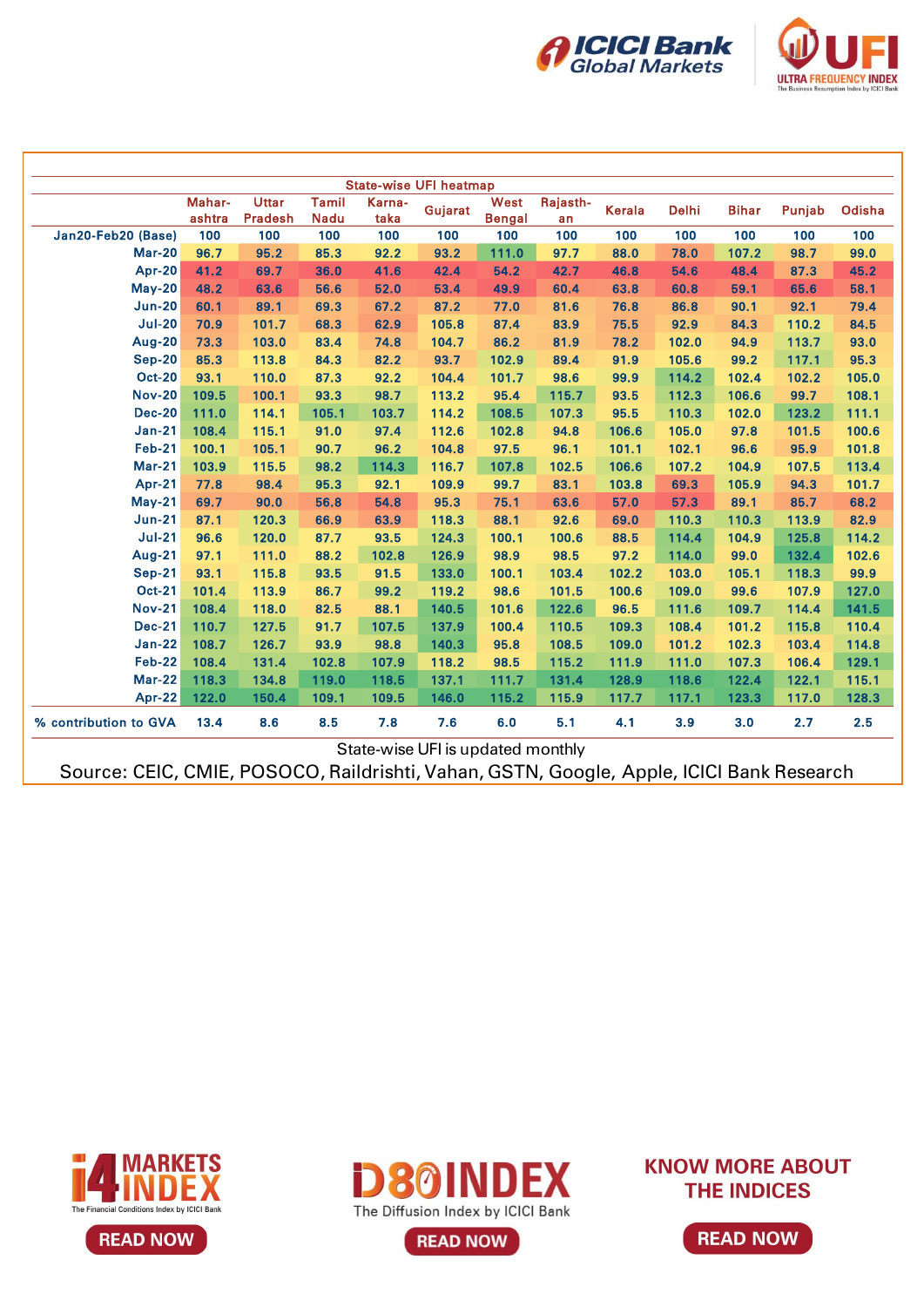



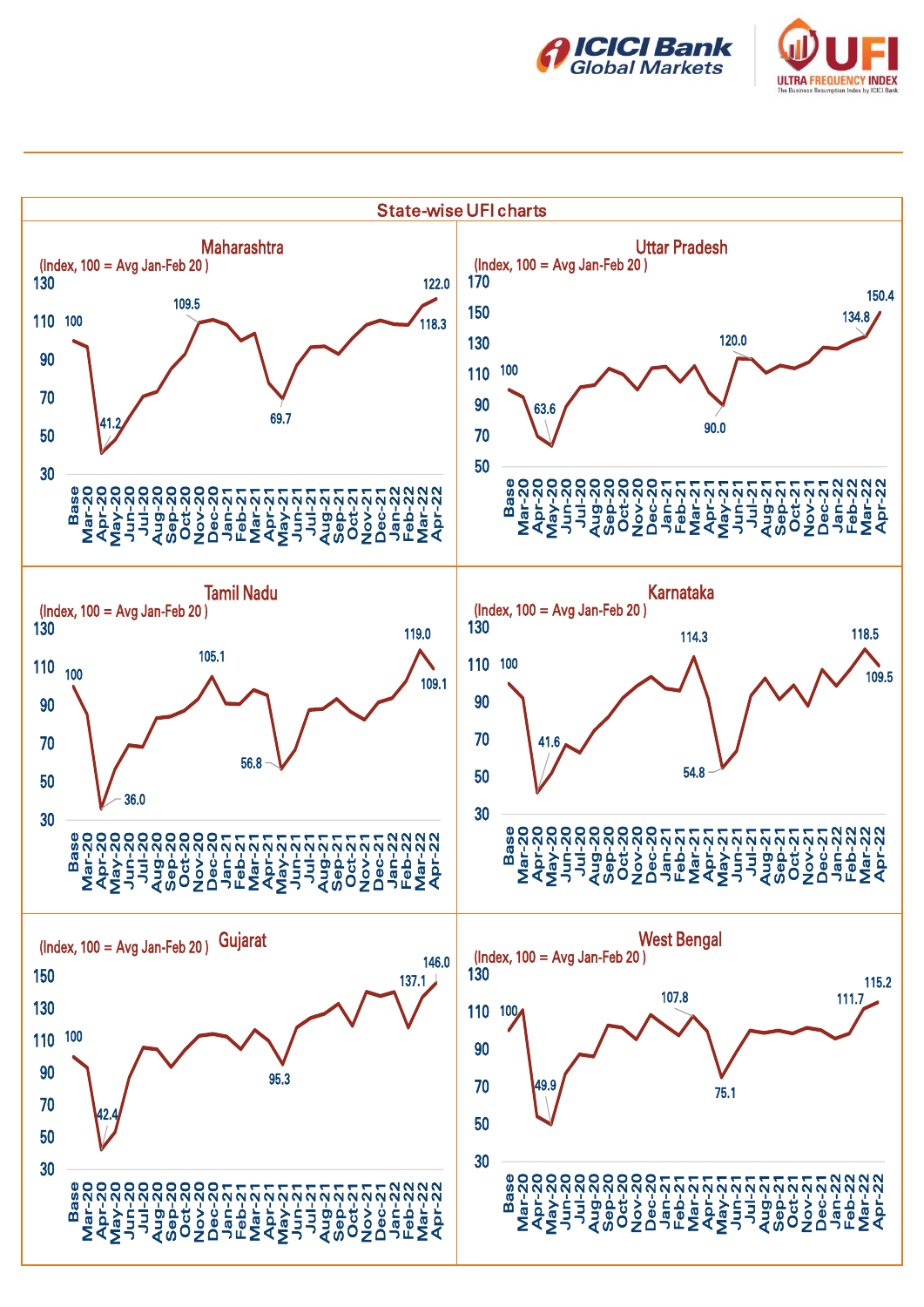









**READ NOW** 

**KNOW MORE ABOUT THE INDICES** 

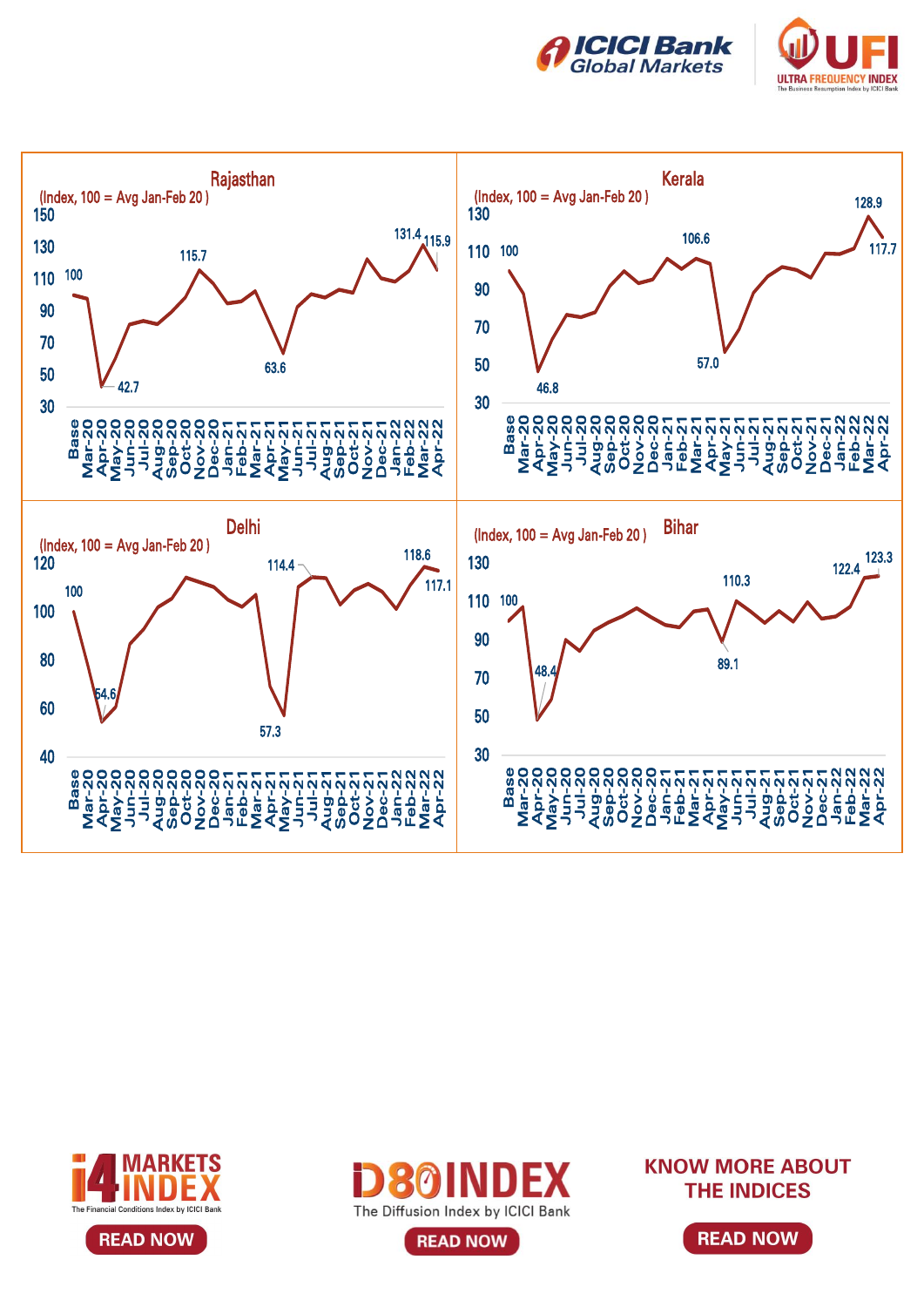





ICICI Bank: ICICI Bank Towers, Bandra Kurla Complex, Mumbai- 400 051. Phone: (+91-22) 2653-1414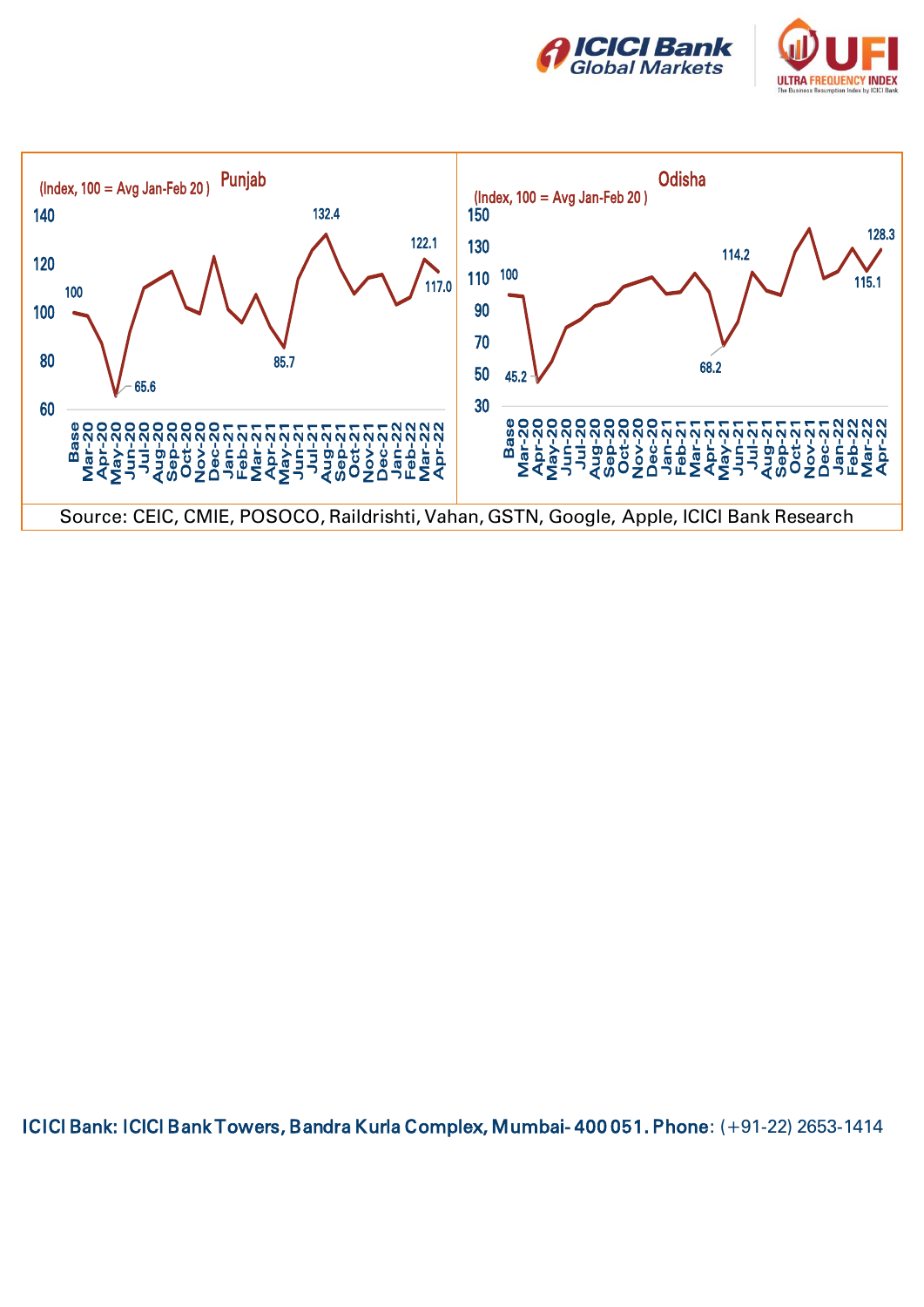



| <b>Economic Research Group</b>   |                                 |                      |                                  |                                       |  |  |  |  |  |  |
|----------------------------------|---------------------------------|----------------------|----------------------------------|---------------------------------------|--|--|--|--|--|--|
| Sameer Narang                    | Head-Economic Research Group    |                      | sameer.narang@icicibank.com      |                                       |  |  |  |  |  |  |
| Shivom Chakravarti               | Senior Economist-Global Markets |                      | shivom.chakravarti@icicibank.com |                                       |  |  |  |  |  |  |
| Dr. Sudarshan Bhattacharjee      | Senior Economist-India Markets  |                      |                                  | sudarshan.bhattacharjee@icicibank.com |  |  |  |  |  |  |
| Debomitra Sen                    | <b>Research Analyst</b>         |                      | debomitra.sen@icicibank.com      |                                       |  |  |  |  |  |  |
| Kaushal Aryan                    | <b>Research Analyst</b>         |                      | kaushalkumar.aryan@icicibank.com |                                       |  |  |  |  |  |  |
| Aniket Gaikwad                   | <b>Research Analyst</b>         |                      | aniket.gaikwad@icicibank.com     |                                       |  |  |  |  |  |  |
| Asha Sasikumar                   | <b>Research Analyst</b>         |                      |                                  | asha.sasikumar@icicibank.com          |  |  |  |  |  |  |
| Jyoti Sharma                     | <b>Research Analyst</b>         |                      |                                  | sharma.jyoti@icicibank.com            |  |  |  |  |  |  |
| Tanisha Ladha                    | <b>Research Analyst</b>         |                      | tanisha.ladha@icicibank.com      |                                       |  |  |  |  |  |  |
| Nihal Kumar                      | <b>Research Analyst</b>         |                      | nihal.kumar@icicibank.com        |                                       |  |  |  |  |  |  |
| Aditya Sharma                    | <b>Research Analyst</b>         |                      | sharma.adi@icicibank.com         |                                       |  |  |  |  |  |  |
| <b>Treasury Desks</b>            |                                 |                      |                                  |                                       |  |  |  |  |  |  |
| <b>Treasury Sales</b>            | $(+91-22)$ 6188-5000            | <b>Currency Desk</b> |                                  | $(+91-22)$ 2652-3228-33               |  |  |  |  |  |  |
| <b>Gsec Desk</b>                 | (+91-22) 2653-1001-05           |                      | <b>FX Derivatives</b>            | $(+91-22)$ 2653-8941/43               |  |  |  |  |  |  |
| <b>Interest Rate Derivatives</b> | (+91-22) 2653-1011-15           |                      | <b>Commodities Desk</b>          | $(+91-22)$ 2653-1037-42               |  |  |  |  |  |  |
| Corporate Bond                   | (+91-22) 2653-7242              |                      |                                  |                                       |  |  |  |  |  |  |

#### Disclaimer:

This document is issued solely by ICICI Bank Limited (''ICICI Bank') Any information in this email should not be construed as an offer, invitation, solicitation, solution or advice of any kind to buy or sell any securities, financial products or services offered by ICICI Bank) or any other entity, unless specifically stated so. The contents of this document do not take into account your personal circumstances. Before entering into any transaction, you should take steps to ensure that you understand the transaction and have made an independent assessment of the appropriateness of the transaction in light of your own objectives and circumstances, including the possible risks and benefits of entering into such transaction and should seek your own financial, business, legal, tax and other advice regarding the appropriateness of investing in any securities. ICICI Bank (including its branches, affiliates of IC ICI Bank) do not provide any financial advice, and is not your fiduciary or agent, in relation to the securities or any proposed transaction with you unless otherwise expressly agreed by us in writing.

The information, opinions and material in this document (i) are derived from sources that ICICI Bank believes to be reliable but the reliability or accuracy of which have not been independently verified (ii) are given as part of ICICI Bank's internal research activity and not as manager of or adviser in relation to any assets or investments and no consideration has been given to the particular needs of any recipient; and (iii) may contain forward looking statements, which may be materially affected by various risk, uncertainties and other factors. The opinions contained in such material constitute the judgment of ICICI Bank in relation to the matters which are the subject of such material as at the date of its publication, all of which are expressed without any responsibility on ICICI Bank's part and are subject to change without notice. ICICI Bank has no duty to update this document, the opinions, factual or analytical data contained herein. ICICI Bank and/or its affiliates makes no representation as to the accuracy, completeness or reliability of any information contained herein or otherwise provided and hereby disclaim any liability with regard to the same. The recipient of the information should take necessary steps as they deem necessary prior to placing reliance upon it. Nothing contained in this publication shall constitute or be deemed to constitute an offer to sell/purchase or as an invitation or solicitation to do so for any securities or financial products/ instruments of any entity.

This document is intended solely for customers of ICICI Bank and may contain proprietary, confidential or legally privileged information. No part of this report may be copied, disseminated or redistributed by any recipient for any purpose without ICICI Bank's prior written consent. If the reader of this message is not the intended recipient and has received this transmission in error, please immediately notify ICICI Bank, Economic Res earch Group, E-mail: erg@icicibank.com or by telephone at +91-22-2653-7233 and delete this message from your system.

Please also note that ICICI Bank (including its branches, and affiliates) is unable to exercise control or ensure or guarante e the integrity of/over the contents of the information contained in e-mail transmissions and / or attachments and that any views expressed in this e-mail and / or attachments are not endorsed by/binding on ICICI Bank. Before opening any attachments please check them for viruses and defects and please note that ICICI Bank accepts no liability or responsibility for any damage caused by any virus that may be transmitted by this email and/ or attachments thereto.

#### DISCLAIMER FOR DUBAI INTERNATIONAL FINANCIAL CENTRE ("DIFC") CLIENTS:

This marketing material is distributed by ICICI Bank Limited., Dubai International Financial Centre (DIFC) Branch, a category 1 Authorized Firm and regulated by the Dubai Financial Services Authority. This marketing material is intended to be issued, distributed and/or offered to a limited number of investors who qualify as 'Professional Clients' pursuant to Rule 2.3.3 of the DFSA Conduct of Business Rulebook, or where applicable a Market Counterparty only, and should not be referred to or relied upon by Retail Clients and must not be relied upon by any person other than the original recipients and/or reproduced or used for any other purpose.

DISCLOSURE FOR RESIDENTS IN THE UNITED ARAB EMIRATES ("UAE"):







**READ NOW** 

**KNOW MORE ABOUT THE INDICES**